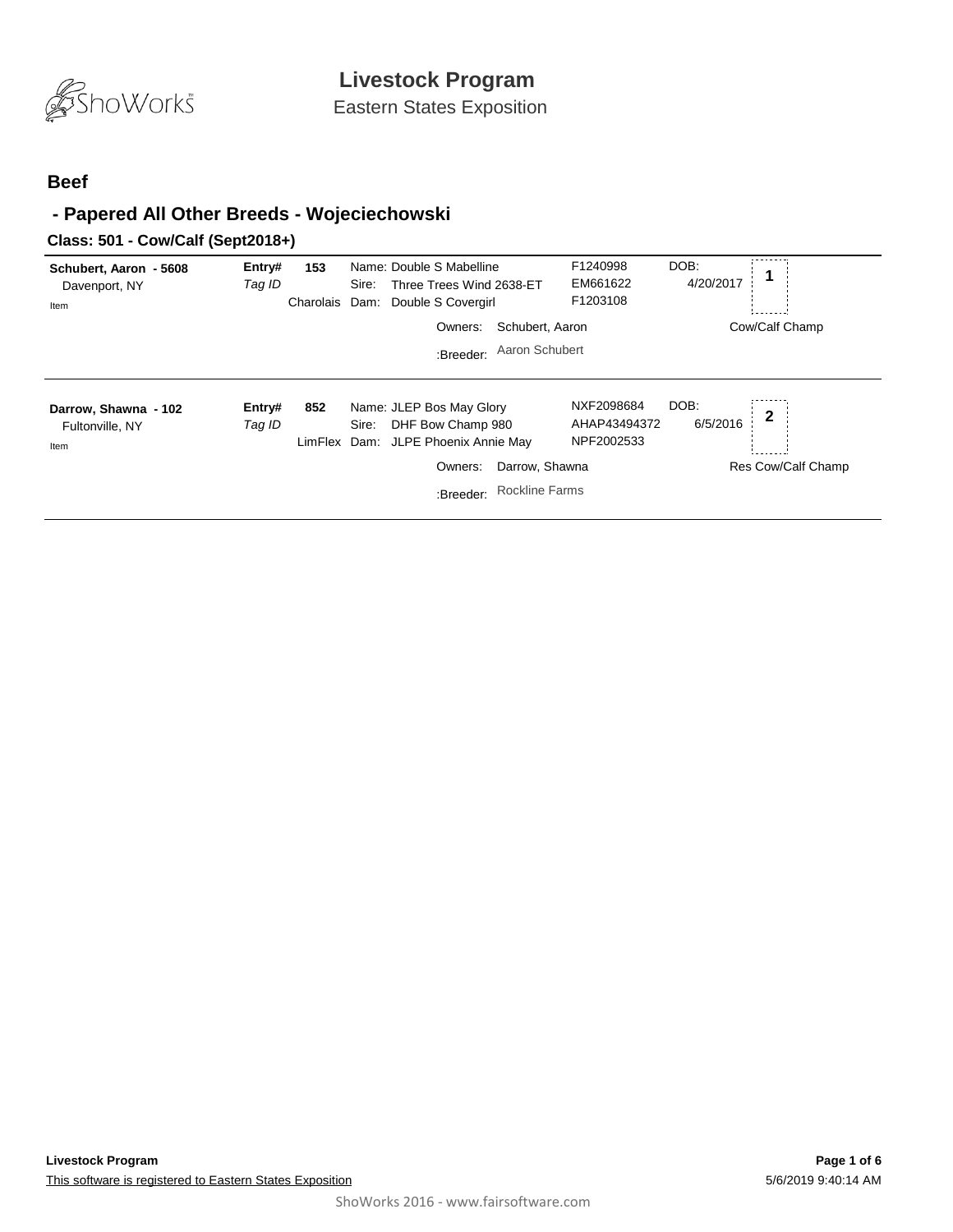

Eastern States Exposition

#### **Class: 509 - Summer Yearling (May-Aug 2018)**

| Balogh, Grace - 90301<br>ashford, CT<br>Item   | Entry#<br>Tag ID                 | 336<br>1551<br>Beltie/Cross | Sire:         | Name: Oatleys Farm Carmine<br>Oatleys Farm Edge AI<br>Dam: Unknown  |                                 | A43062<br>38139B                 | DOB:<br>6/13/2018 | 3 |
|------------------------------------------------|----------------------------------|-----------------------------|---------------|---------------------------------------------------------------------|---------------------------------|----------------------------------|-------------------|---|
|                                                |                                  |                             |               | Owners:                                                             | Perkins, Mason                  |                                  |                   |   |
|                                                |                                  |                             |               | :Breeder:                                                           | Olivia Oatley                   |                                  |                   |   |
| Briggs, Olivia - 90216<br>Sullivan, NH<br>Item | Entry#<br>Tag ID 003150201 Sire: | 39<br>Chi Maine Dam:        |               | Name: BG Miss Cally 51218<br><b>Walks Alone</b><br><b>MS Rachel</b> |                                 | P396802<br>348625<br>373136      | DOB:<br>5/12/2018 | 2 |
|                                                |                                  |                             |               | Owners:                                                             | Briggs, Olivia<br>Olivia Briggs |                                  |                   |   |
|                                                |                                  |                             |               | :Breeder:                                                           |                                 |                                  |                   |   |
| Stockdale, Rylee - 90184<br>Dayton, PA<br>Item | Entry#<br>Tag ID                 | 681                         | Sire:<br>Dam: | Name: Sara Annes Dream<br>M&M Outsider 4003<br>Sull Impression      |                                 | F1265604<br>M846631<br>EF1191359 | DOB:<br>5/2/2018  |   |
|                                                | Stockdale, Rylee<br>Owners:      |                             |               |                                                                     |                                 |                                  |                   |   |
|                                                |                                  |                             |               | :Breeder:                                                           | Sarah J Lillesand               |                                  |                   |   |
|                                                |                                  |                             |               |                                                                     |                                 |                                  |                   |   |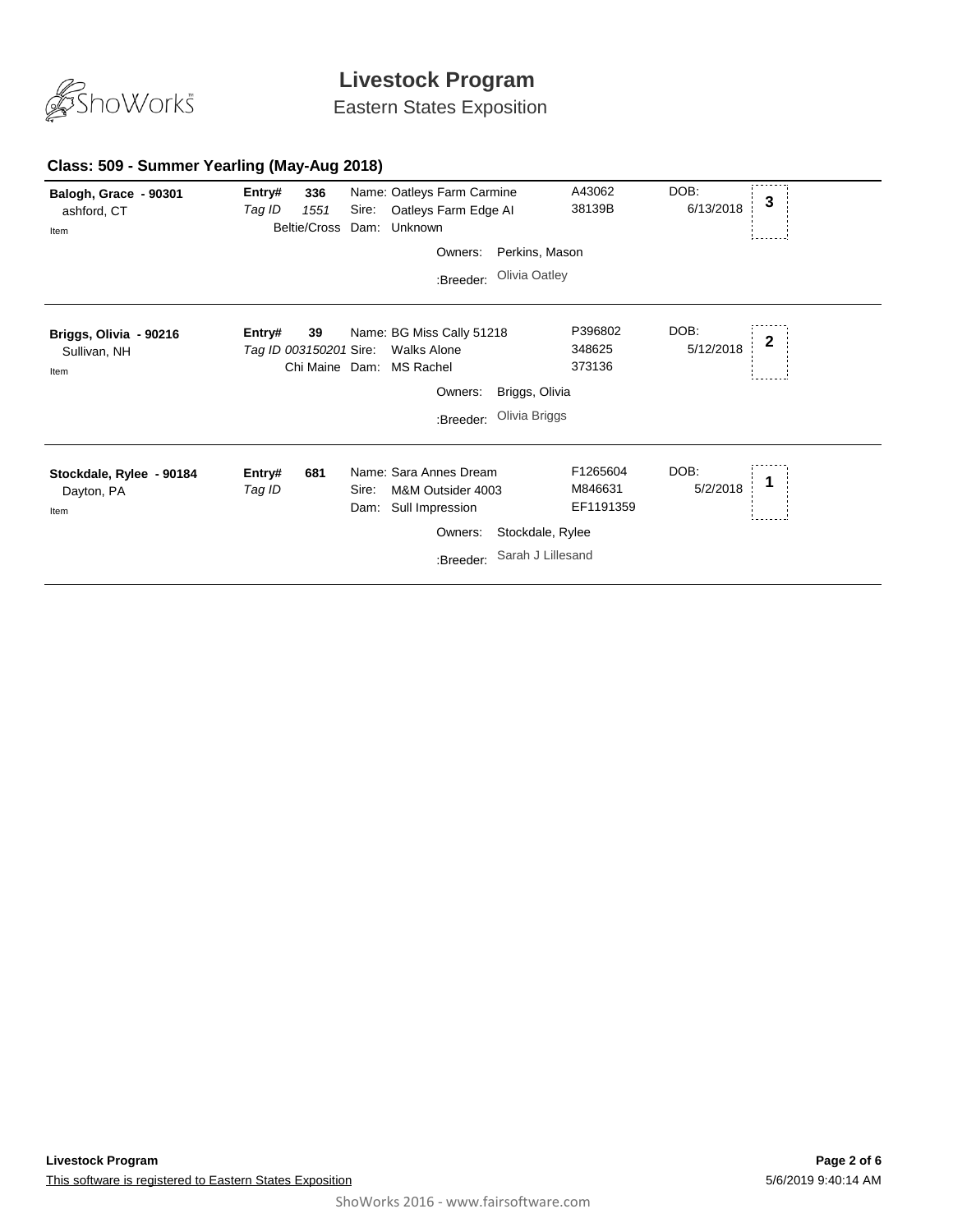

Eastern States Exposition

### **Class: 512 - Spring Yearling (Mar-Apr 2018)**

| Durst, Braden - 90279<br>Brooklyn, CT<br>Item    | 761<br>Entry#<br>4054<br>Tag ID        | Name: BM Nikki DM 18 (Callie)<br>Sire:<br>Daddys Money<br>BC Fairy 16HC<br>Dam:                                                                                     | AR4276949<br>XMA427013<br>X4244530 | DOB:<br>2<br>4/8/2018                        |
|--------------------------------------------------|----------------------------------------|---------------------------------------------------------------------------------------------------------------------------------------------------------------------|------------------------------------|----------------------------------------------|
|                                                  |                                        | Owners:<br>Durst, Braden                                                                                                                                            |                                    | Res Int, Res Grand & Res                     |
|                                                  |                                        | Robert Morgan<br>:Breeder:                                                                                                                                          |                                    |                                              |
| Stockdale, Rylee - 90184<br>Dayton, PA<br>Item   | Entry#<br>684<br>Tag ID<br>Maintainer  | Name: KRE Miss Lacys Legacy 44F<br>Colburn Primo 5153<br>Sire:<br>Dam: MSL Lacy<br>Stockdale, Rylee<br>Owners:<br><b>Kinley Kreis</b><br>:Breeder:                  | 494267<br>AN18217480<br>448668     | DOB:<br>4/4/2018<br>Int, Grand & Supreme Cha |
| Pride, Lauren - 90283<br>Limington, ME<br>Item   | 81<br>Entry#<br>Tag ID                 | Name: PPSC Cadillac<br>Comfort Zone<br>Sire:<br>Maintainer Dam: Findview Azia<br>Pride, Lauren<br>Owners:<br>Adam Pride<br>:Breeder:                                | 490822<br>426594<br>AN16937192     | DOB:<br>З<br>4/4/2018                        |
| Briggs, Victoria - 90218<br>Sullivan, NH<br>Item | 45<br>Entry#<br>Tag ID 003150201 Sire: | Name: BG Miss Queen B 32018<br><b>Brilliance</b><br>Chi Maine Dam: CKG Princess Anne 605D<br>Owners:<br>Briggs, Victoria<br>Victoria Briggs<br>:Breeder:            | P396801<br>16107774<br>386051      | DOB:<br>6<br>3/20/2018                       |
| Imgrund, Hannah - 90284<br>Lewisburg, PA<br>Item | 74<br>Entry#<br>Tag ID                 | Name: Ladd Flamboyant 821-ET<br>Sire:<br><b>NMR Maternal Made</b><br>Maine Anjou Dam: BK 4J Ulicia 8013<br>Imgrund, Hannah<br>Owners:<br>Ladd Landgraf<br>:Breeder: | 493114<br>459900<br>396248         | DOB:<br>3/16/2018                            |
| Schubert, Aaron - 5608<br>Davenport, NY<br>Item  | Entry#<br>155<br>Tag ID                | Name: Double S Georgia<br>Double S Back Country<br>Sire:<br>Charolais Dam: Double S Bottoms Up<br>Schubert, Aaron<br>Owners:<br>Aaron Schubert<br>:Breeder:         | F1258175<br>M892077<br>F1183947    | DOB:<br>5<br>3/5/2018                        |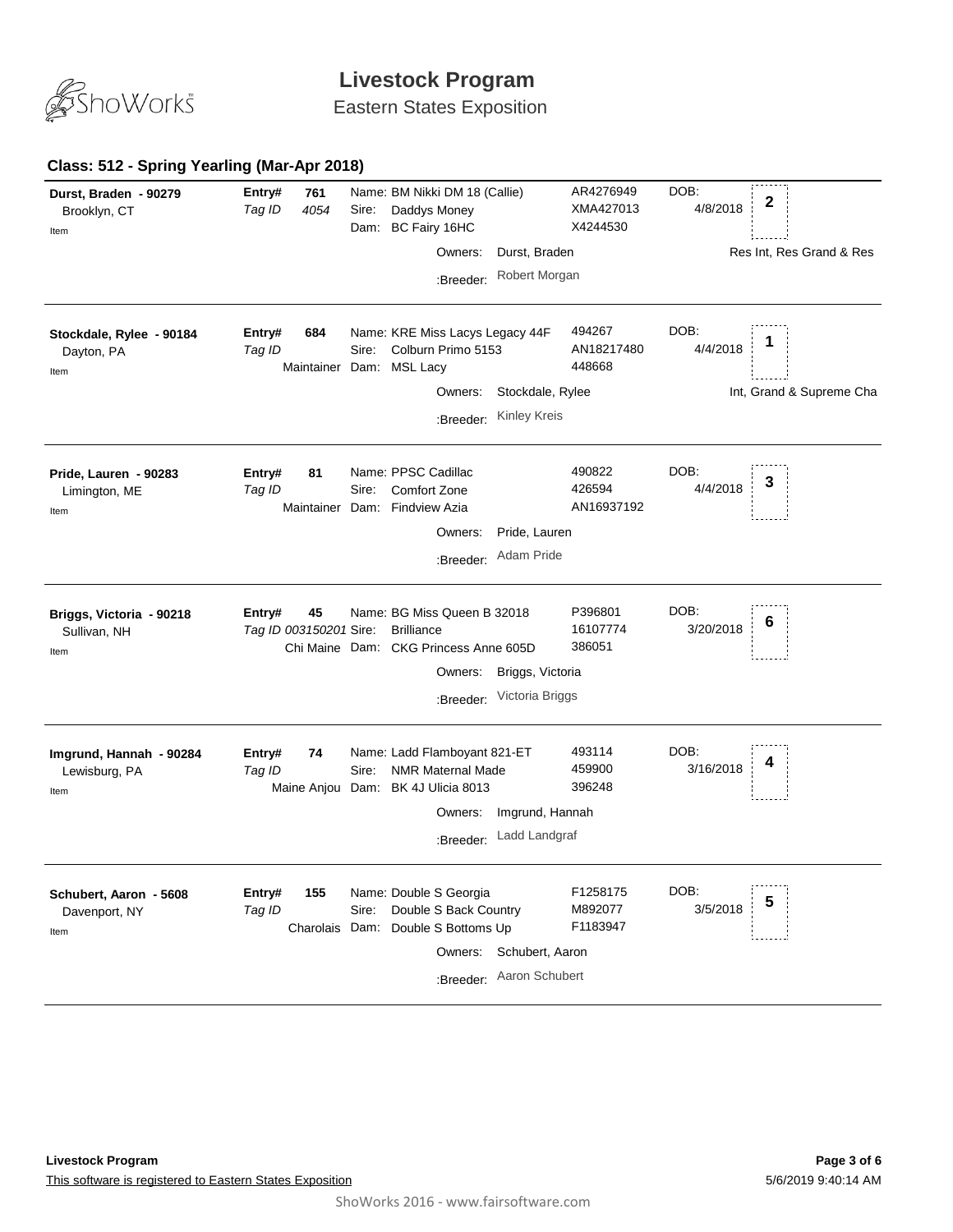

Eastern States Exposition

#### **Class: 515 - Jr Yearling (Jan-Feb 2018)**

| Briggs, Olivia - 90216<br>Sullivan, NH<br>Item    | Entry#<br>Tag ID 003150201 Sire: | 37                       |       | Name: MS Connie<br>Fu Man Chu<br>Chi Angus Dam: BS MS Teagan                                       |                               | P394893<br>370497<br>CHF 1152903   | DOB:<br>2/25/2018 | 3                            |
|---------------------------------------------------|----------------------------------|--------------------------|-------|----------------------------------------------------------------------------------------------------|-------------------------------|------------------------------------|-------------------|------------------------------|
|                                                   |                                  |                          |       | Owners:                                                                                            | Briggs, Olivia                |                                    |                   |                              |
|                                                   |                                  |                          |       | :Breeder:                                                                                          | Francis Isabelle              |                                    |                   |                              |
| Fredrickson, Anna - 3845<br>wolfeboro, nh<br>Item | Entry#<br>Tag ID                 | 561<br>802F<br>Chi Angus | Sire: | Name: EJF Selena 802F<br>Silveiras S SIS GQ 2353<br>Dam: THF Lady Grey                             |                               | 394816<br>AN17322546<br>366136     | DOB:<br>2/18/2018 |                              |
|                                                   |                                  |                          |       | Owners:                                                                                            | Fredrickson, Anna             |                                    |                   | Sr Champ                     |
|                                                   |                                  |                          |       | :Breeder:                                                                                          | Erik Fredrickson              |                                    |                   |                              |
| Murphy, Gavin - 90214<br>Eagle Bridge, NY<br>Item | Entry#<br>Tag ID                 | 316<br>864               | Sire: | Name: LKF Falling Star F64<br>Free K-KIM Hot Commodity<br>Dam: SM Gertrude<br>Owners:<br>:Breeder: | Murphy, Gavin<br>Gavin Murphy | XAR4270988<br>X4141432<br>XAR61305 | DOB:<br>1/19/2018 | $\mathbf{2}$<br>Res Sr Champ |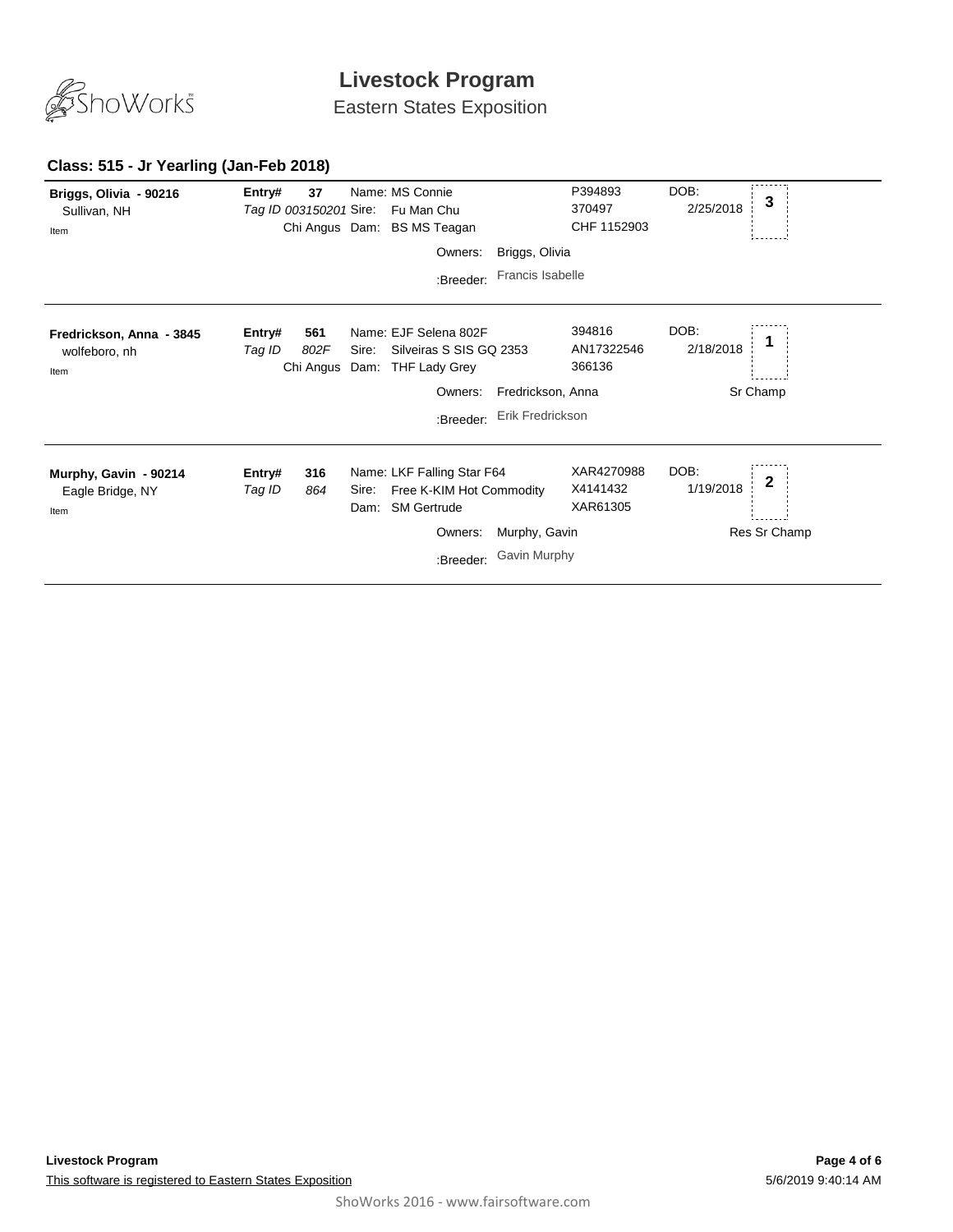

Eastern States Exposition

### **Class: 517 - Two Year Old (Jan-Aug 2017)**

| Somerset, matthew - 90320<br>Jefferson, Ma<br>Item | Entry#<br>Tag ID | 637<br>5518<br>Hereford | Sire:         | Name: EJP Cami<br><b>EJP Winchester</b><br>Dam: EJP Quest<br>Owners:<br>:Breeder:          | Somerset, Matthew<br><b>Matthew Somerset</b> | P43828628<br>P43506622<br>P43722245 | DOB:<br>7/26/2017 |              |
|----------------------------------------------------|------------------|-------------------------|---------------|--------------------------------------------------------------------------------------------|----------------------------------------------|-------------------------------------|-------------------|--------------|
| Camara, Olivia - 90324<br>Acushnet, MA<br>Item     | Entry#<br>Tag ID | 708                     | Sire:<br>Dam: | Name: SOF Emerald 52E<br>M+M 8160U Cracker Jack 551<br>SOF Sky 47B<br>Owners:<br>:Breeder: | Camera, Olivia<br>Ashlee DeMolles            | P43978882<br>P43585798<br>P43571404 | DOB:<br>5/24/2017 | $\mathbf{2}$ |